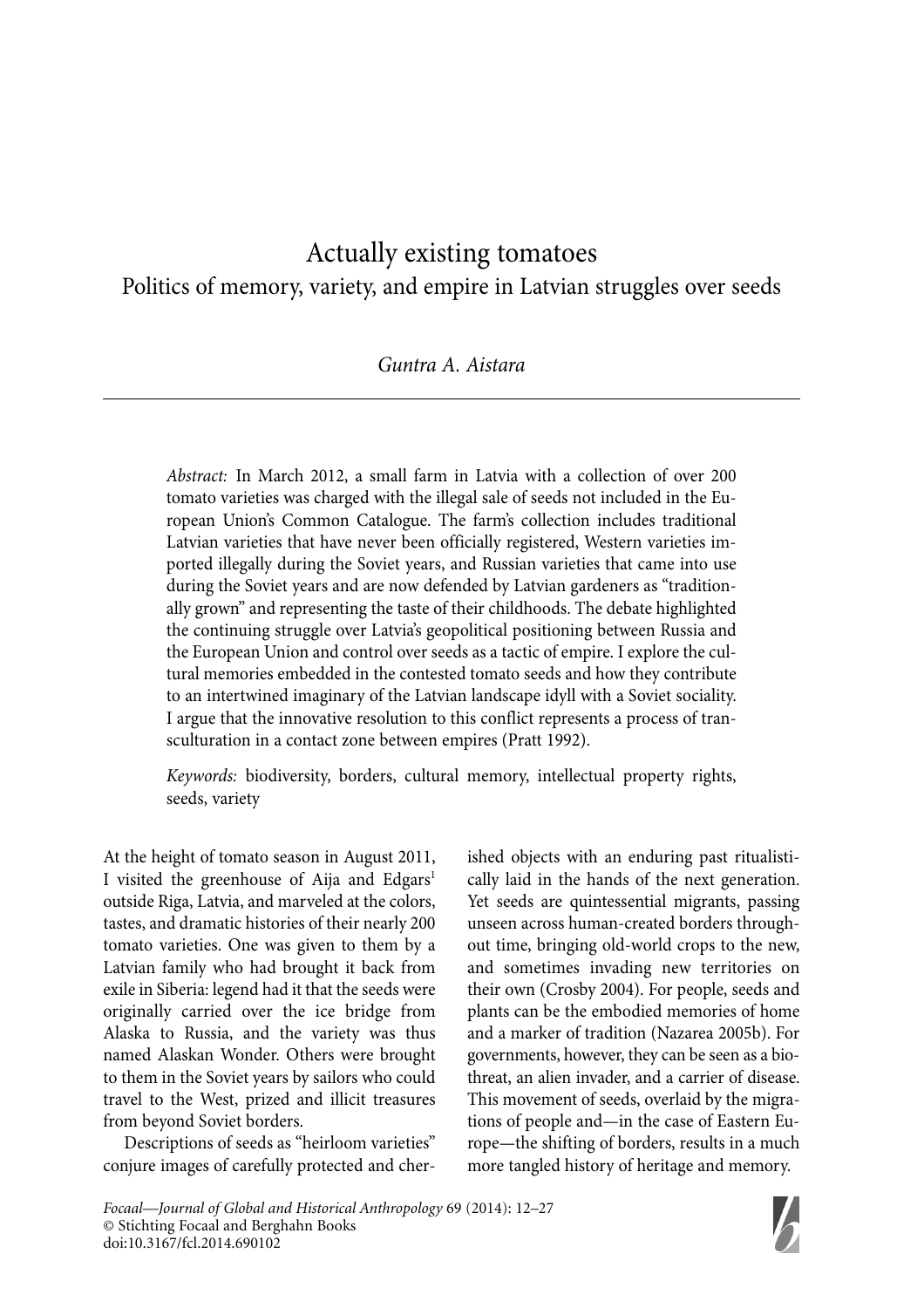This messy articulation of shifting people, seeds, borders, and memories emerged suddenly into the public eye in Latvia one afternoon in January 2012. Aija and Edgars conducted a seminar on tomato-growing techniques for over 100 would-be tomato growers, as they had done many times in the past decade. After the seminar, Aija and Edgars had a table of their tomato seeds on offer. Two people asked to purchase a seed packet, and upon receiving their change, identified themselves as inspectors from the State Plant Protection Agency (henceforth the Agency). They charged the farm with the illegal sale of seeds of varieties not registered in the European Union's (EU) Common Catalogue of Varieties of Vegetable Species (henceforth the EU Common Catalogue), as required by the EU Seed Marketing laws.

The accusation against the farm prompted hundreds of comments on news websites and a sudden protest at the Agency's offices at the farm's scheduled hearing, deemed by the press "the tomato rebellion" (see Aistara 2014 for details). This conflict elicited not only a spontaneous demonstration, but also a prompt reaction by lawmakers. Due at least in part to the protests, the hearing was postponed and eventually dropped altogether, and the Ministry of Agriculture convened a public roundtable and work ing group to propose legislative changes to resolve the issue.

The innocent packet of tomato seeds and its alleged transgression exposed the way in which Latvia's shift from the westernmost edge of the Soviet Union to the easternmost border of the European Union has reconfigured boundaries of cultural memories associated with tastes and social relations, as well as the shifting scientific, bureaucratic, and economic categorization of seeds and plants throughout history. In this article I explore how this relocation of Latvia's geopolitical borders has left certain people, seeds, and memories stranded on opposite sides of spatial and temporal boundaries.

Categorization and registration are techniques of discipline through which power circulates (Foucault 1980), and the naming and categorization of plants has long been associated with empire (Bonneuil 2002; Kloppenburg 1988; Pratt 1992). Empires "invite analysis as spaces in which power is exercised through complex, often subterranean means" (Jasanoff 2006: 274), such as the use of natural sciences (Jasanoff 2006: 276). Foucault (1980) has identified the emergence in the seventeenth and eighteenth centuries of new technologies of power through the construction of new types of knowledge, such as the science of taxonomy as a classificatory project. This was a rewriting of history and a reordering of nature into tables of plant varieties, through the creation of

herbariums, collections, gardens; the locus of this history is a non-temporal rectangle in which, stripped of all commentary, of all enveloping language, creatures present them selves one beside another, their surfaces visible, grouped according to their common features and thus already virtually analysed, and bearers of nothing but their own individual names. (Foucault [1966] 1994: 131)

Plants were thus stripped of both their ecological and social connections in a process of bringing order to chaos. Mary Louise Pratt (1992) has shown how Linnaeus's taxonomic classificatory project was part of the establishment of Europe's "planetary consciousness": One by one the planet's life-forms were to be drawn out of the tangled threads of their life surroundings and rewoven into Europeanbased patterns of global unity and order (Pratt 1992: 31). Pratt emphasizes that the interactions of such ordering happen in what she calls the "contact zones" between empires, meaning the "spatial and temporal copresence of subjects previously separated by geographic and historical disjunctures, and whose trajectories now intersect" (Pratt 1992: 7). Within such contact zones, she investigates "transculturation", or the process by which "subordinated or marginal groups select and invent from the materials transmitted to them by a dominant or metropolitan culture" (Pratt 1992: 6).

I am interested here in exploring how this sudden seed scandal brought to light Latvia's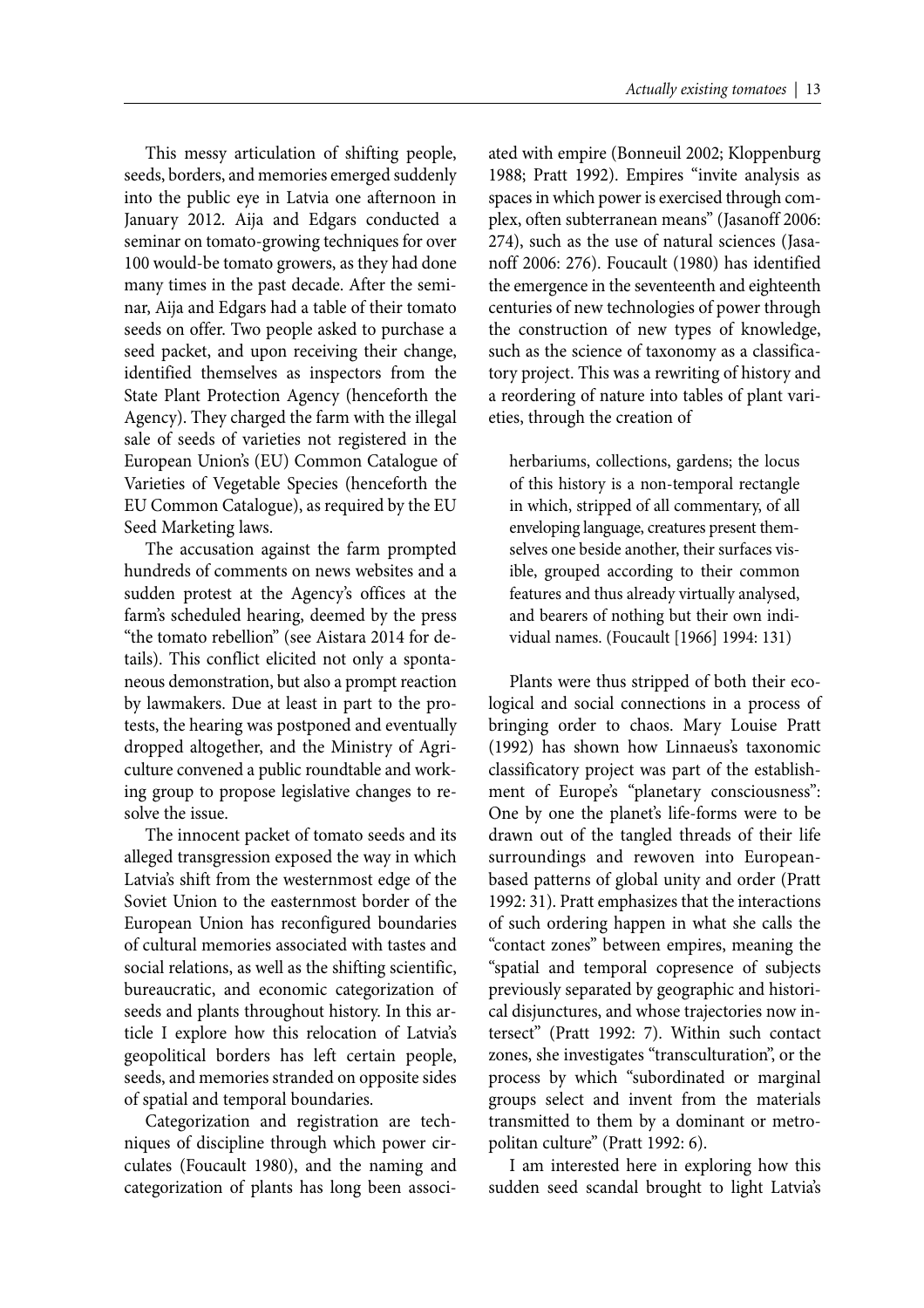still-tenuous position between its Soviet past and its European future, or its position in the contact zone in relation to not one empire but between two, and the processes of transculturation that ensued. Following Foucault's (1980: 96) suggestion to study power at its extremities, rather than its central locations, how might we study the implementation of EU seed laws on the new European periphery as a tactic of empire? How does it mirror previous techniques of classification and control? And how have actors negotiated the complicated relationships between cultural memories embodied in seeds, the bureaucratic and scientific definitions of varieties, and their economic value?

I trace here how the contested tomato seeds in Latvia have changed hands and been inherited across political regimes, and how as a result the cultural memories embodied in them intermingle a longing for both a romanticized national landscape and a Soviet sociality. I argue that the denial on legal grounds of a great number of these varieties delegitimizes the memories and the social pasts they represent. Yet the conflict also revealed how political reconfigurations have placed both tomatoes and actors in sometimes surprising positions: State Plant Protection Agency officials declaring that certain tomato varieties "have never actually existed" and patrolling border infringements to protect the European common market; Latvian elderly gardeners defending Soviet tomatoes as a national project; public breeders taking their breeding activities underground; and farmers continuing to sell contraband throughout.

As a result of the conflict, a legislative change has been proposed that adds a new category of "collector's variety" to Latvian legislation. I argue that this innovative resolution makes a space for seeds that embody these complex interminglings of memories across time and space, which can be seen as a process of transculturation in the geographic and temporal contact zone between the former Soviet Union and the European Union. The future of this change, however, after the revamping of the EU's seed laws, is far from certain.

The research for this article includes interviews and discussions conducted with farmers, gardeners, breeders, researchers, officials, and seed company representatives in Latvia over a two-year period both before and after the conflict. I was active as a researcher and participant in the public debates surrounding the conflict. The remainder of this article is organized into three main parts. First, I discuss the range of cultural memories embodied in the seeds, representing spatial and temporal disjunctures in people's experiences. Then, I analyze connections to seeds and empire in Latvia's history, and the politics of naming and categorizing these seeds bureaucratically, scientifically, and economically. Finally, I reflect on what the resolution of the conflict shows us of the processes of negotiation between Latvia's past in the Soviet Union and future in the European Union.

#### **Growing memories**

In August 2011, Aija and Edgars proudly showed me yellow, green, red, orange, and purple tomatoes in a range of shapes and sizes—a mere fraction of the 800 varieties they have tried out in their three decades of tomato growing. Yet they expressed dismay that this hard work was seemingly irrelevant to the state, even though they were minor celebrities in the popular media and consistently had the longest lines for their seedlings at spring markets. After the "raid" on their seed selling in 2012, it seemed that not only was their previous labor not valued, it was seen as a threat.

In January 2011, they were warned by Agency inspectors that they would no longer be able to sell their tomato seeds unless they registered them in line with the EU Conservation Variety Directive (discussed below). Agency officials urged them to specialize in the most popular three or four varieties, and register them to legalize their business (Latvijas radio 2012). Registration was a costly and time-consuming process, however. Furthermore, the owners emphasized that the diversity of their collection made it impossible to simply choose a few and forget the rest. In the meantime, they displayed a sign next to their seed table that they were not allowed to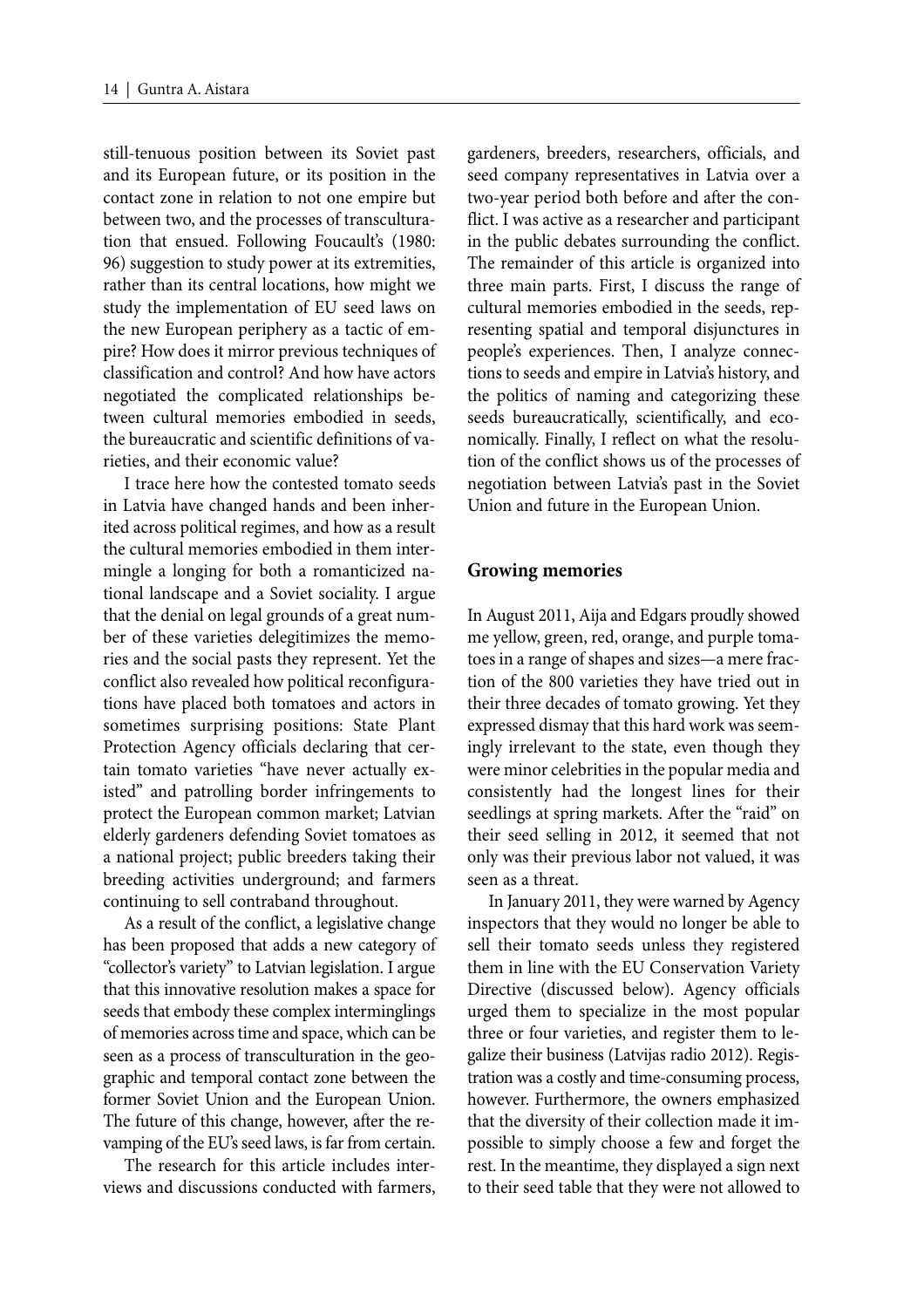sell seeds, but could exchange them, and their favored medium of exchange was coins. The inspectors who received change from their purchase were not amused and not convinced that this did not constitute a sale.

## *Seeds of the displaced*

The diversity invoked by the farm is far more than just morphological or genetic; rather, it reflects the social history of the seeds as well. During the controversy, this description appeared on the farm's website:

The collection developed gradually from Latvian traditionally grown varieties, and those that came from far away. There are varieties that had traveled from Alaska to Norilsk [Siberia], and were given to us as gifts for our collection by Latvians returning from the Gulag, so that their accomplices in this painful journey would also live in Latvia. Others are gifts from Australian Latvians…

By drawing attention to the origins of seeds as cultivated by Latvians living in these opposite ends of the earth, the farm captures the practices described by Nazarea (2005b), whereby immigrants create an "out-of-place sense of place" by planting seeds that remind them of home, thus recreating a sensual home-place:

In heirloom plants and folk varieties, we find "artifacts laden with perceptual recall" (Seremetakis 1994: 10). Their persistence against the hegemony of modernity sustains stirrings of nostalgia, making the desire to journey back, or to re-create a place, less of a romantic anachronism and more of a real possibility. (Nazarea 2005b: 114–115)

Thus, the Latvian seeds that have traveled back and forth between continents along with their keepers have served to connect and reconnect people and places throughout generations, across borders, and throughout exile from political regimes.

In fact, tomatoes are a personal part of Edgars's biography. He had first helped his parents grow tomatoes as a child during Latvia's first independence period (1918 to 1940), but his entire family was deported to Siberia in the 1949 Soviet push to force collectivization in Latvia. Relatives from Latvia sent them seeds, and they began growing tomatoes in Siberia. He recalls that locals grew other crops such as cucumbers, potatoes, and cabbage, but came to their plot to marvel at the tomatoes and began growing them themselves. After eight years in Siberia, Edgars's family returned to Latvia, and years later he met Aija and "invited her to grow tomatoes with him," thus recreating the home-place of Siberia that was the recreation of the homeplace of Latvia.

Throughout the Soviet era, they both worked salaried jobs but grew tomatoes on the side. They began saving seeds largely because store-bought seeds were of poor quality and unreliable, including several varieties mixed together. Thus, they started growing and selling tomato seed lings at markets, an activity that was not explicitly allowed but was tolerated by the authorities.

The other reference on the farm's website to Australian Latvians conjures an alternate trajectory to the one lived by Edgars and his family, and thus brings together two divergent paths of travel that divided many Latvian families after World War II. Many who feared deportation to Siberia fled Latvia, ended up in displaced person camps, and, unable to return home, were relocated to countries in the West accepting exiles. Like the immigrants described by Nazarea, many of these people tried to recreate Latvian landscapes through planting familiar trees and vegetation (Bunkše 2007). And thus it is equally symbolic that after so many years abroad, many people from the diaspora did not return to Latvia, but some sent seeds from their gardens to the farm's collection, to make the journey for them.

The place recreated by both groups of exiles in these far ends of the earth is the landscape of the often-romanticized Latvian farmstead of the first independence period that has become a cultural referent for prosperous times (Eglitis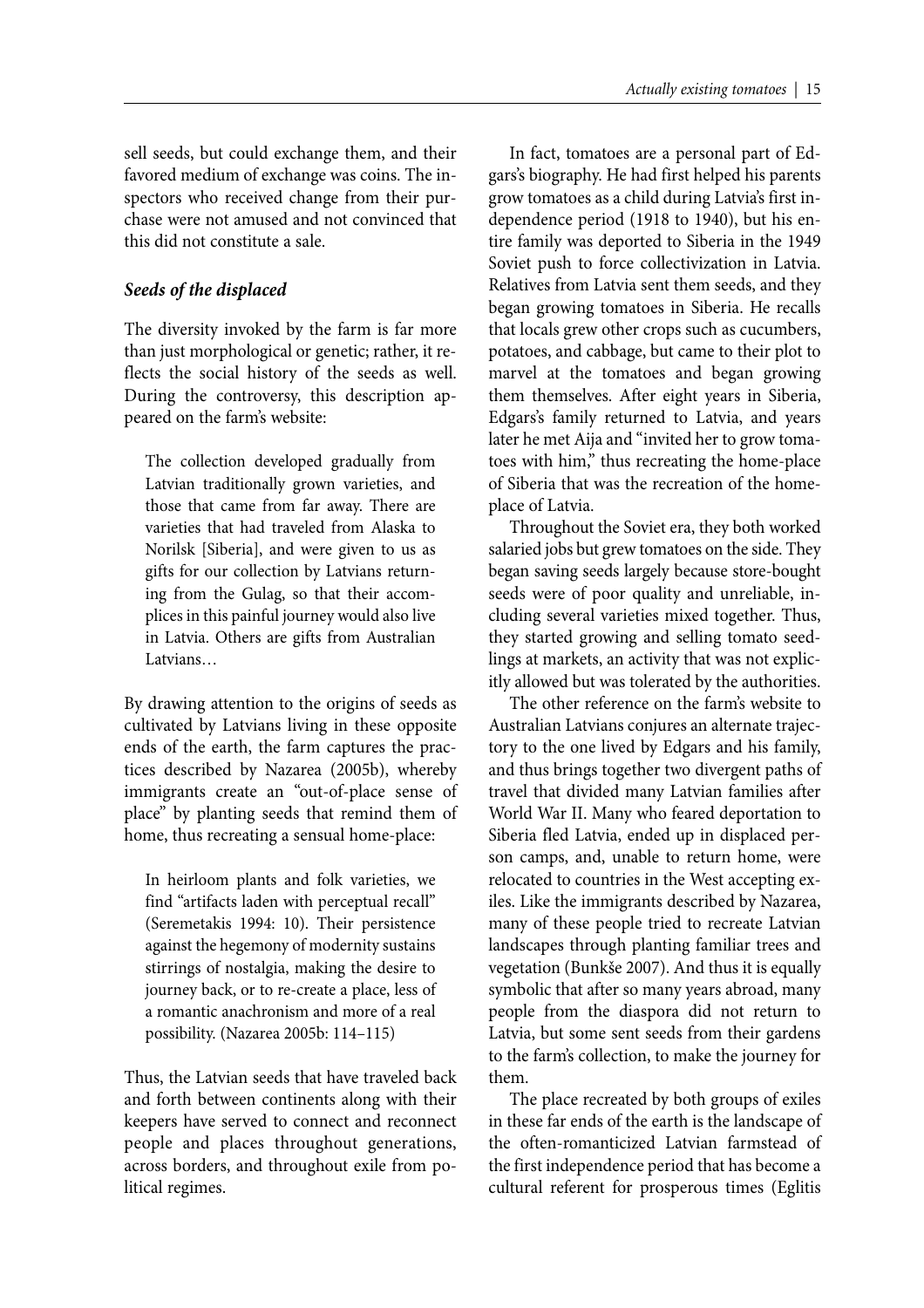2002; Schwartz 1999). This landscape is often de picted as a backdrop for a narrative, like a land scape painting of the seasons, typified by the arrangement of buildings in the farmstead, visible in the ethnographic open-air museum in Riga (Skultans 2001). Thus, just this one paragraph on the farm's website summarizing the travels of the colorful tomato seeds captures within it several deeply symbolic moments and places in Latvian history, embodied in the seeds themselves. Yet discussions about the way the farm's collection developed also signaled the temporal and social disjunctures brought about by shifts in political borders.

## *An "out-of-time" sense of place*

In addition to the value attributed to these tomato seeds as carriers of different places to and whence they have traveled, they are also treasured anachronisms that bring memories from different eras and social relations. Aija stressed that many seeds were given to them personally during the Soviet years: "That was common then—but not anymore … people used to know that we were interested in tomatoes, and bring us seeds. We have many varieties brought to us by sailors, or those who could travel."

Aija told me this with marked nostalgia for times when social relations were closer and seeds weren't simply purchased on the Internet. As she put it, "[B]ack then no one had phones or the Internet, but everything just happened." In those times varieties brought by travelers from the West, in part because they were illegal and represented the forbidden, had a special appeal for consumers, and information about them spread by word of mouth.

These statements express a longing for a different sociality—when people shared more, interacted more. This resonates with other accounts of the Baltic countryside, where people miss what Alanen (2002) has called the "Soviet community spirit". Memories of collectivization in Latvia are often conflicting—the early years are depicted as traumatic, but during the late Soviet years the *kolhozs* was an important social space. Countless organic farmers have told me that people used to gather more often for celebrations and feel more united, but now they lack a social structure for support and exchange.

Such descriptions of *kolhozs* sociality are selective memories, but as such, as Klumbyte (2010) and Berdahl (1999) have discussed, exercise a powerful critique of current social relations, or what people miss in the relative isolation of their recreated family farmsteads. In the absence of collective farms to organize events, gardening clubs have to some extent replaced and recreated similar forms of sociality by organizing seminars and joint excursions. This perhaps helps to explain why the response to the scandal was so severe. Rather than being simply an administrative charge against a small business, it was seen as an attack on people's social networks created around seeds and gardens since the fall of the Soviet Union.

Furthermore, many of these contested varieties were introduced during the Soviet era. These varieties became common household names and tastes, grown in every greenhouse and eaten as summer treats in tomato sandwiches. Therefore, one of the most common complaints made during the conflict was that the flavor of tomatoes, representing the taste of their childhoods, would be replaced by rubbery, tasteless supermarket tomatoes: "Please, please, give us back Latvia's delicious tomatoes! … Please fight, so that it is allowed to grow tomatoes in Latvia like they were before. Such delicious tomatoes don't exist anywhere else!" (Apollo 2012b).

Thus, for people in the Latvian countryside today, these tomatoes conjured up not another physical place per se, but different times, tastes, and social relations, now stranded on the other side of a temporal border. Building upon Nazarea's (2005b) work, we might call this an "out-of-time" sense of place. These tomatoes represented both a national landscape and a Soviet sociality, which could not simply be substituted, as suggested by the officials, by one of the more than 3,000 varieties available in the EU Common Catalogue. Yet simply registering the socalled illegal varieties would not resolve the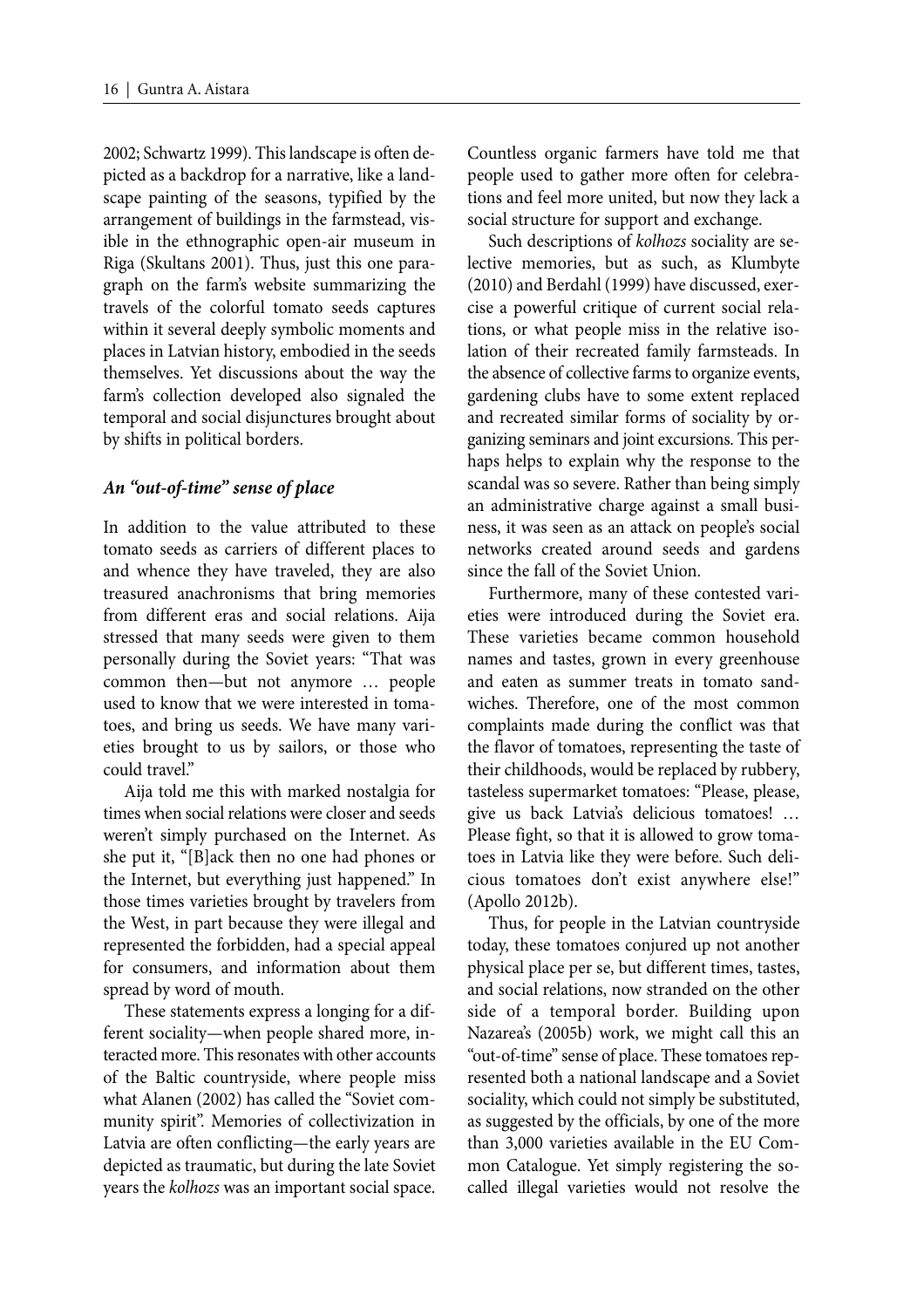issue, either, for it would only record the varietal name and morphological description, without the cultural memories that form the significance of these varieties (Nazarea 2005a).

## **Planting empires**

The loss of old varieties and their tastes is not unique to Latvia. Nadia Seremetakis has written of the loss of a peach variety from her childhood in Greece, which prompted comments about the "tastelessness of new varieties" and that "nothing tastes as good as the past" (Sere me takis 1996: 1). She noted that her inquiry into the variety "resurrected observations, commentaries, stories, some of which encapsulated whole epochs marked by their own sensibilities" (ibid.: 2). Thus, the peach's disappearance was a "double absence; it reveals the extent to which the senses are entangled with history, memory, forgetfulness, narrative and silence" (ibid.), much as the tomatoes in Latvia.

Yet Seremetakis has also related this "vanishing of tastes, aromas, and textures" directly to the influence of European regulations and their market rationalities (ibid.: 3). She notes that these rationalities have the power to determine what regional foods are allowed or prohibited, which resocializes tastes and reorganizes public memories (ibid.). Thus, the EU seed marketing laws are similar to EU hygiene regulations and other new EU standards that have discriminated against small farmers throughout Europe (Dunn 2005; Gille 2009; Mincyte 2011) and have inspired a revaluing of local products and devaluing of Western ones (Aistara forthcoming; Pine 2001). These regulations may thus be seen as a tool of empire, and must be compared to previous taxonomic and classificatory projects of empires.

## *In between empires*

Latvia is no stranger to empires, and has often found itself not only on their periphery, but in the awkward space in between a succession of empires. It was transferred from German to Polish to Swedish to Russian rule from the thirteenth to the early twentieth centuries, then enjoyed a brief period of independence between the two world wars. It became the front between Soviet and German armies during World War II, and was subsequently occupied by the Soviet Union until it regained independence in 1991. The classification, conquest, and governance of plants and seeds has been instrumental throughout these historic shifts.

The Baltic states have always been at the border between Europe and Russia, which has been not only a military battleground, but also one of knowledge production, particularly in the realm of botany. "Knowledge in the European eighteenth century cannot be separated from geography," says Knoespel (2011: 207), who described Linnaeus's "Siberian expeditions" as a reconfiguration of military conflict into scientific competition. After the Great Northern War in 1709, Sweden lost a part of its territory to Russia, including Swedish Livonia (part of the current territory of Latvia). Having lost militarily, Knoespel contends that part of the Linnaean legacy was to make up for this loss: "[T]he translation of Sweden from a nation engaged in expanding political empire to a nation that comprehends the value of an expanding empire of knowledge" (Knoespel 2011: 222). While Linnaeus's and his students' expeditions concerned themselves with the classification of wild plants, the world leader in the collection and classification of crops and their wild ancestors to be used for breeding was the Russian scientist Nikolas Vavilov, who together with his coworkers conducted over 180 expeditions all over the world from 1917 to 1933 (Elina et al. 2005).

Seeds have been both valued and vulnerable in Latvia's transfer between empires. During World War I valuable seed material was lost or mixed (Belicka and Kalmanis 2012). During Latvia's independence in the 1920s and 1930s, no doubt inspired by the work of Vavilov, researchers collected, evaluated, and classified thousands of local varieties and landraces of grains and legumes, and breeding became an important scientific discipline (Belicka and Kalmanis 2012; Strazdiņa 2012). During World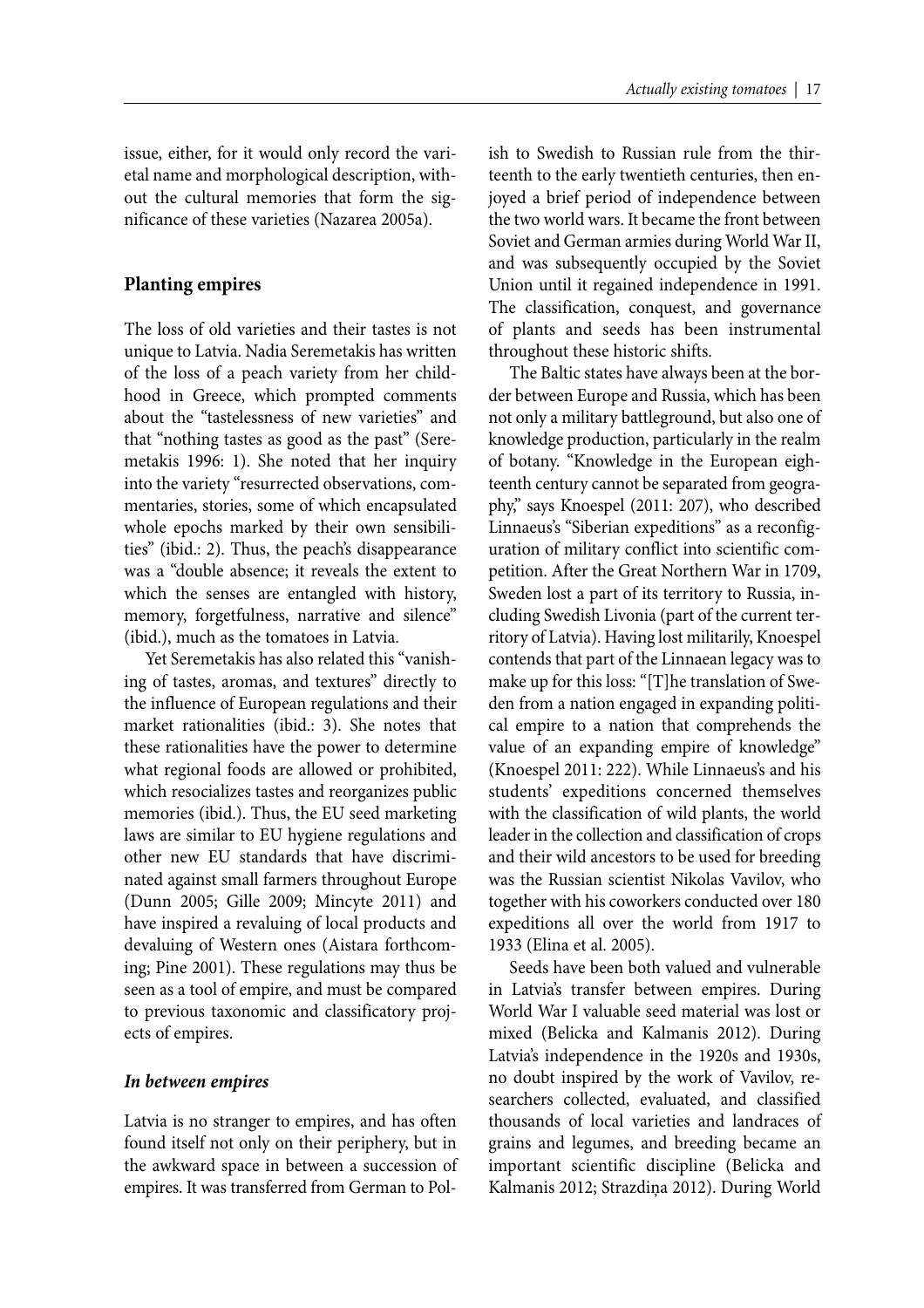War II, the Vavilov collection in Russia was the most highly valued agronomic resource and was fought over by the Russian and German sides (Elina et al. 2005). The collection was divided, transferred across borders, and hidden. One part ended up in Latvia during the war but was later lost (Zute et al. 2012: 63; Elina et al. 2005), and parts of Latvian collections were transferred to Russia or Germany (Strazdiņa 2012).

After Latvia was occupied by the Soviet Union, breeding was reorganized according to Soviet prescripts:

The scientists of Stende [breeding station] had to follow political or pseudoscientific instructions. For example, they had to demonstrate that they supported and in their work followed the theory of the Soviet academician Timofey Lysenko, who rejected traditional breeding methods and recognised changes caused by various external factors as hereditary changes in species. (Zute et al. 2012: 64)

Nevertheless, in later Soviet years, breeding was supported again as an important scientific discipline, and many new varieties were developed.

After independence in 1991, the project of building up national collections of plant genetic resources had to be started all over again. Old wheat, flax, rye, barley, and potato varieties were repatriated from the Vavilov Research Institute gene bank (Strazdiņa 2012; Zute et al. 2012). A new national gene bank was established, but one researcher told me that it lacks many of the original landraces collected in the 1920s and 1930s, because these were either used for breeding new varieties and discarded or lost in the shuffle among empires.

Today, public breeding stations have again come upon hard times, fitting neither the Soviet state-funded research institute model nor the private-sector competitive business model of the West. They realize that they cannot "compete with the Monsantos and the BASFs" of the world and feel that they shouldn't have to, yet public support has dwindled or even been cut off completely, as plant breeders must fight for

funding from competitive sources since entering the EU. In some cases this has meant that their breeding activities were pushed underground, funded by other activities or continued on a volunteer basis. Thus, the shift in border has also stranded the public breeders on the antiquated side of the temporal scientific border, now devoid of capital.

Several key differences mark current efforts to fit Latvia's existing seed stock into the European Common Catalogue in comparison to previous historical eras. In previous transitions, seed collections were lost through war and violence, which in part justified the introduction of new varieties. After the breakup of the Soviet Union and EU accession, however, there was not a loss of varieties but rather a net gain, and bureaucratic systems of categorization must contend with the trail of seeds brought along from a previous imperial project of the Soviet Union.

This is comparable to the daunting task described by Bonneuil (2002), when nineteenthcentury botanists were faced with the challenge of fitting a huge influx of species from the colonies into the "established Eurocentric taxonomic order" inherited from the seventeenth and eighteenth centuries. Similarly, Latvia's entry into the EU brought along with it not only its own handful of local tomato seeds, but a long tail of Soviet ones as well, with the added weight of cultural memories, perplexing Eurocentric regulations. The tomato scandal thus initiated a debate over how this sensual recall from different places, times, and tastes would be incorporated into the new European project.

#### *A tomato by any other name . . .*

The negotiation over the inclusion or exclusion of the existing tomato varieties into the EU Common Catalogue is what Jasanoff has called "boundary work,"

to smooth out the messy spaces between classes and to create the appearance of sharp divisions. … In the process of classification, problematic hybrids and hard-to-fit entities or communities may be erased,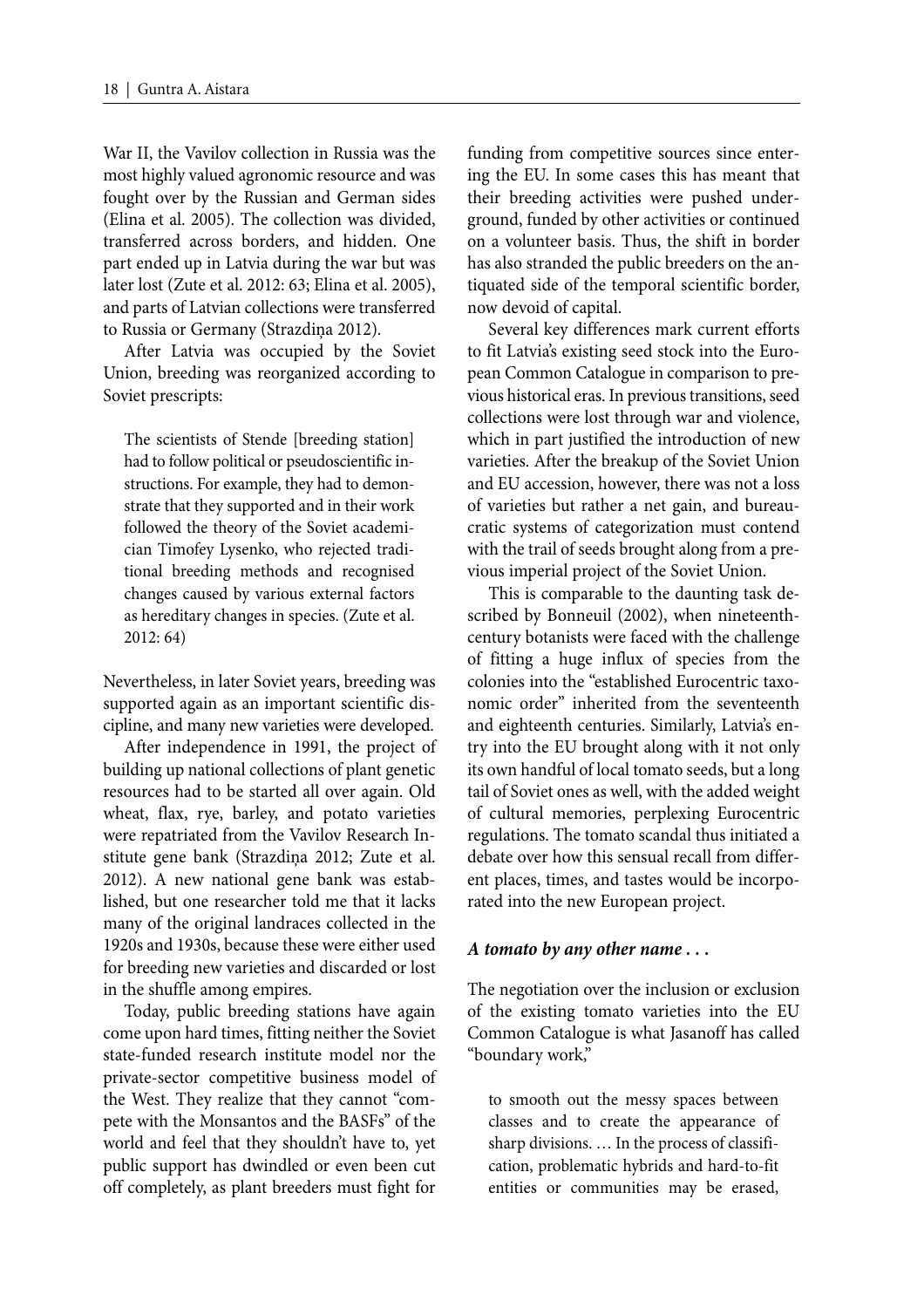either through forcible elimination or through administrative and symbolic moves … that take the unclassifiable things out of the ruler's visual space. (Jasanoff 2006: 278–  $(279)^2$ 

I now turn to how this boundary work proceeded in Latvia, through the classification, nationalization, and rejection or defense of historical varieties.

#### *Nonexistent tomatoes*

In the midst of the scandal, one conscientious citizen wrote on the Agency website, asking where she could legally obtain seeds of six of her favorite varieties. The Agency replied that the first one, *V*ē*r*š*a Sirds* (Oxheart), was registered under English, Portuguese, and Italian names and was legally purchasable. They explained that the next three varieties (*Apels*ī*ntom*ā*ts, Delikatese, and Spr*ī*d*ī*tis* [Orange, Delicacy, and Short One]) were registered in Russia, but not in the EU, and thus could not be legally sold in the EU. Regarding the last two varieties, the Agency concluded: "In reference to the tomatoes *Videzemes Karalis* [King of Vidzeme] and *R*ī*gas Lielais* [Riga Big], currently a situation has developed that these names get used in the sale of seeds and plants, *but these varieties have never actually officially existed*" (emphasis added).

Yet the Agency's answer, denying the very existence of tomatoes clearly found on the kitchen table, caused further consternation. A few days later, another question appeared on the Agency's website: "Please explain how it can be, that the tomato variety *Delikatese* according to you was only registered in 2007, but I have been eating it for at least 35 years?"

These examples allow us to explore the relationships between "actually existing" tomatoes and the complex nature of scientific, bureaucratic, and economic-political categorizations across various regimes.

#### *National tomatoes*

We see from the Agency's answer that it divides tomato varieties into three bureaucratic categories, each with different legal options: (1) varieties registered in the EU, and thus legal; (2) unregistered "foreign" varieties, that may or may not be legally registrable, depending on whether they have already been registered outside the EU; and (3) "traditional" varieties that are potentially legal if registered according to the proper rules.

The last two categories reveal how the reconfiguration of Latvia's borders also entailed a designation of "citizenship" of plant varieties. While the currently "nonexistent" varieties may be legitimized as "Latvian" and "traditional", the once "Soviet" tomatoes are now reclassified as "Russian". And if Western varieties were once an illegal and highly prized commodity in the Soviet Union, then today it is Russian varieties that are illegal in the European Union, and the irony is not lost on people.

In fact, the vast majority of seeds in the farm's collection are Russian varieties, many that became popular during the Soviet era, when they were not only legal but also moved between republics as readily as Soviet human subjects. Because these Russian tomato varieties represent the taste of childhood for many elderly gardeners, their overnight transformation into contraband in Latvia highlights the artificiality of geopolitical borders. Indeed, the question of why these Russian varieties were suddenly "bad" stumped even the bureaucrats. Asked by a journalist, "How is this Russian seed worse than European seed?" an Agency official stammered, "Mmmm, it will be difficult for me to say how it is worse. But we have joined the European Union and these are the European rules" (Čunka 2012). This inability to explain the logic behind the new EU rules is reflective of similar situations with EU hygiene standards in new member states, which are partially implemented but not necessarily internalized, as in the case of Lithuanian milk producers (Harboe Knudsen 2010).

Yet defenders of the farm's seeds pointed to the ecological logic behind the use of Russian varieties. Besides the historical connection, Aija told me the Russian varieties are more appropriate for the Latvian climate than southern ones. Varieties grown during the Soviet years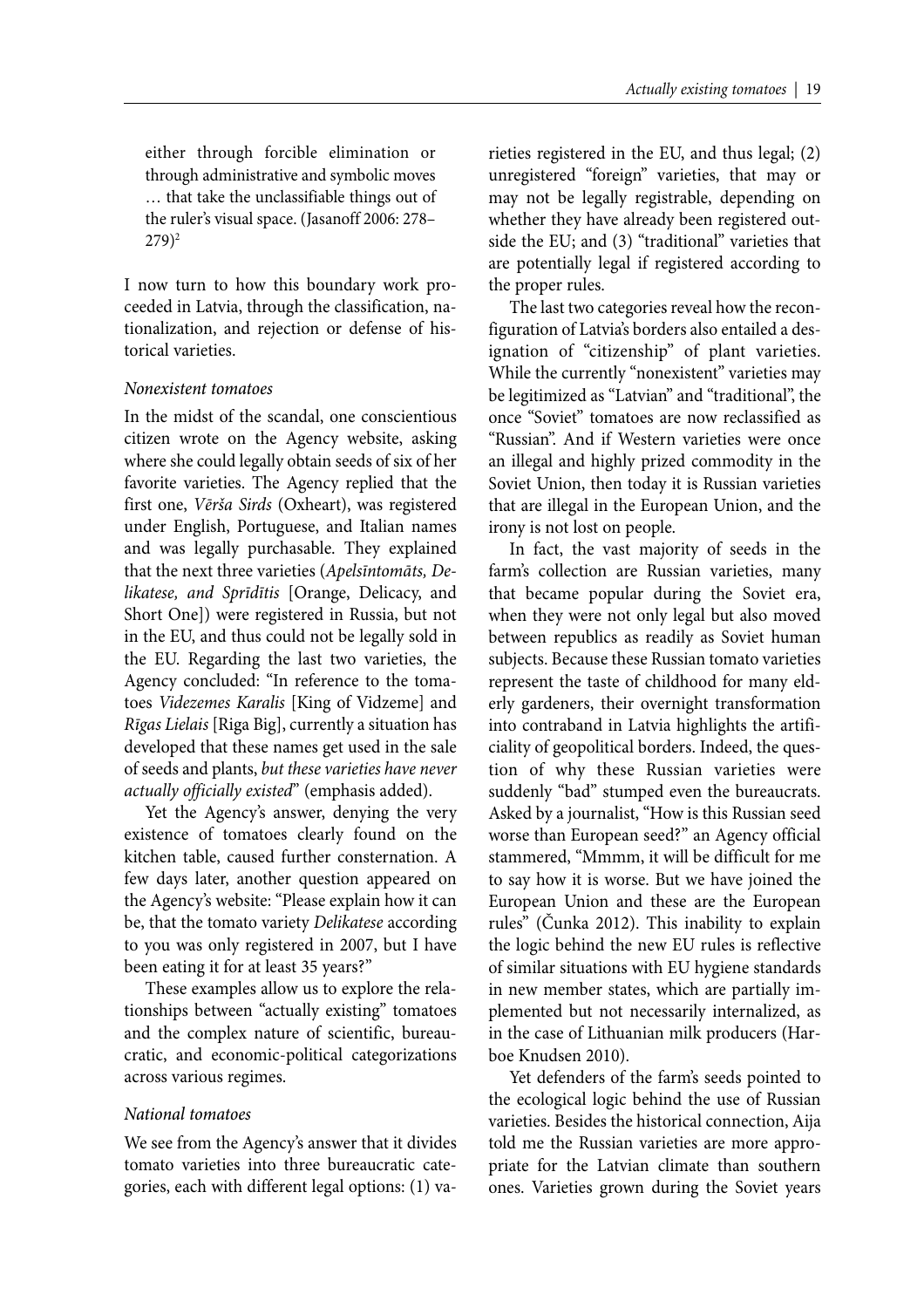have also adapted to local conditions since their introduction. Agency officials emphasized that importing seeds from Russia posed a threat of importing plant diseases. Yet given the historical use and local propagation of these Soviet/ Russian varieties in Latvia for decades, their use now can hardly be seen as a breach of borders that may carry the threat of disease or other biothreat, the alleged purpose of seed controls.

The case of the variety Delikatese shows that the nationalizing of varieties happens on the opposite side of the border as well. According to the Agency, this variety, popular for decades throughout the Soviet Union, was registered in Russia in 2007, granting exclusive intellectual property rights and economic benefits to the party registering it. Several protestors pointed out that it is not the Agency's job to patrol borders; it is up to the holder of intellectual property rights to contest the infringement. Yet the Agency's answer to the woman's question revealed that in Latvia's new location on the Western side of the border, plant protection did not mean (just) protection against disease, but also placed the plant protection agents in the unexpected role of investigating the geographic domain of intellectual property rights for historically used seeds. While intellectual property rights debates are typically cast as contests between individuals or corporations, the political reconfigurations in Latvia have shown that they also have a national and historic dimension.

Unquestionably, the geopolitics of borders and seed control are tightly tied up with markets and commerce, much as in the case of the imposition of EU hygiene standards in new member states to "level the playing field" (Aistara forthcoming; Dunn 2005). In an interview the summer before the scandal, an official from the Agency explained to me bluntly that the EU was simply protecting its markets with the seed laws, and it was only a question of "which political pot" Latvia was now in. This switching of political pots caused resentment among gardeners about the fact that practices at least tolerated in the Soviet years were now prosecuted as illegal in the EU.

The summer before the conflict, Aija explained to me her understanding of the reasoning behind the EU seed laws:

Well, we're a country of the European periphery, at least in my view. And Europe needs someplace to sell its products, its seeds, and everything. So the laws are made in a way that allow them to develop their seed companies, to develop their hybrids, and so they can have a profit and make a market. Therefore, they have to stop the diversity of tomatoes that we have. … That is my interpretation.

Aija was not the only one with this interpretation; similar comments reverberated throughout Internet discussions during the conflict (see Aistara 2014). One activist summed it up by saying, "This used to be called colonialism." This echoed what many organic farmers have told me over the last decade, that they were being thrown "from one union to the next." These discourses simultaneously resonate with global concerns over the corporate control of food and seeds as property, corporate influence on regulations, and power imbalances in agro-food systems (Aistara 2011; Kloppenburg 1998; McMichael 1994; Müller 2006).

### *The science of tradition*

As a result of the conflict, the definition of "tradition" was opened up for questioning. Only a small part of the farm's collection is what would be called "traditional" varieties. Yet what does "traditional" mean? When the issue of Russian versus Latvian varieties came up at the farm's hearing, one elderly protestor pointed out in exasperation that in that case all tomatoes and potatoes should be sent back to America, none being authentically local. Plant breeder and researcher Līga Lepse (2012) notes that Latvia has long been a genetic meeting point of East and West, and that Latvian gardens were full of foreign-named varieties already in the early twentieth century. This brings us to the defini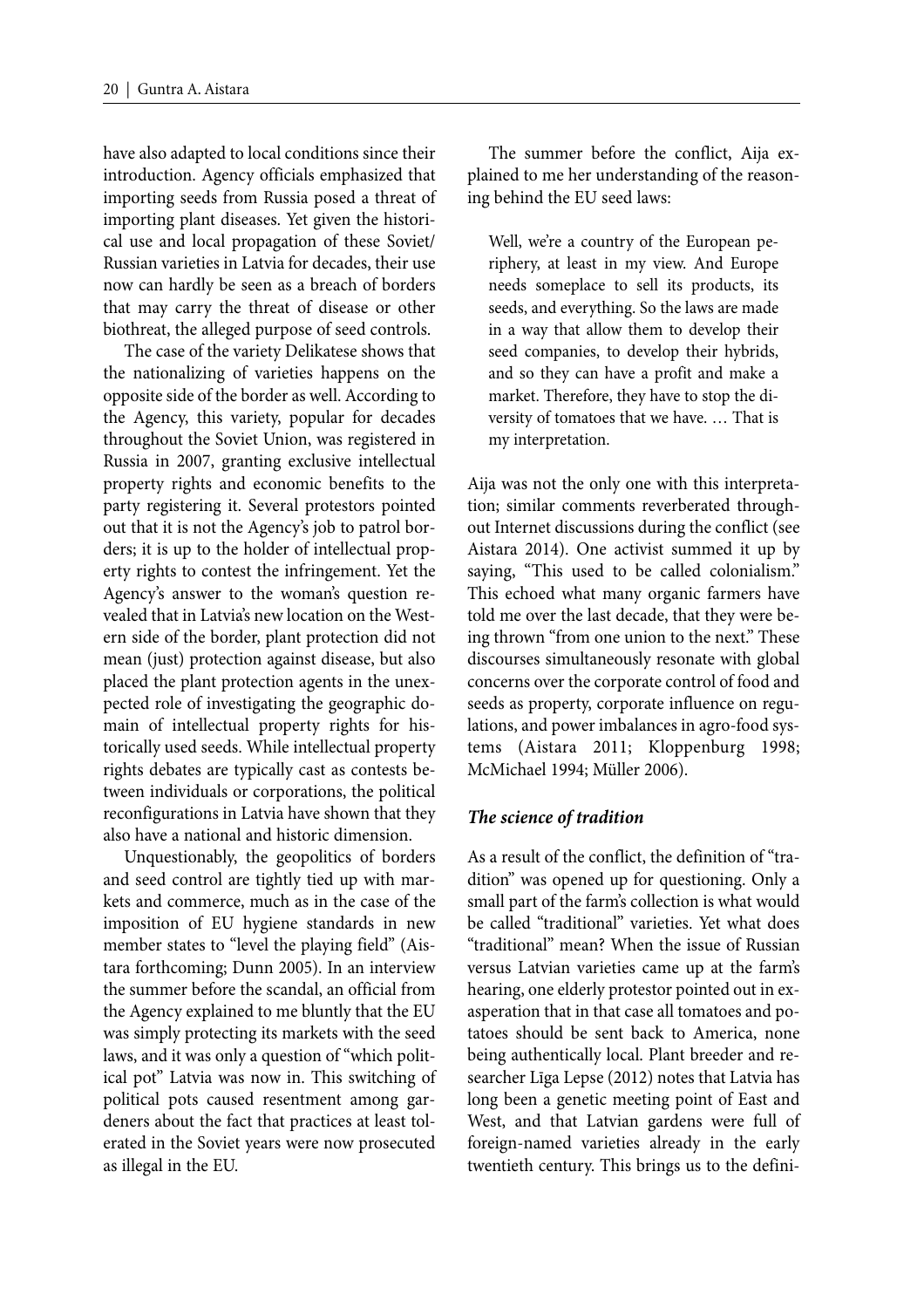tion of variety, what it means to different people, and how to register it.

Only four tomato varieties are registered in the Latvian national catalog; $3$  a handful of other local varieties could be considered "traditional," as products of "mass selection", meaning that no breeder is known;<sup>4</sup> several others were developed by Latvian breeders during Latvia's first independence period or during the Soviet era when vegetable breeding was supported in two state research centers.<sup>5</sup> Yet many of these have never been registered under any political regime, but simply grown and eaten. Some, like Videzemes Karalis,<sup>6</sup> were developed by the late Latvian amateur breeder Atūrs Silde, who founded the amateur gardening club "*Tom*ā*ts*" [Tomato] in 1997 specifically because he felt that local seeds would be threatened by new intellectual property rights regulations. Aija recalled Silde's opinion about the possibility of registering his own two favorite varieties:

"The author's rights for me will serve only as a certification, but I won't get any money from it, so I will have just spent money to register them," he said. "Forget it—let them spread among the people on their own." … Varieties live among the people when they are grown, and if people stop growing them, they will no longer be—they will simply disappear. Then what is better, to develop a variety, insist on some sort of property rights so that each grower pays you, or rather to just let it go on and live, carrying your name?

Thus, Silde's followers believe he purposely never registered the varieties, because to him a variety was defined by the tomato's actual continued existence, rather than its registered name.

Botanically, a variety is a sub-species taxonomic category historically used to refer to populations that developed different traits due to geographic separation. If not kept isolated, they may cross. Since tomatoes are self-pollinating, it is possible to maintain variety characteristics by preventing pollen from spreading to other

plants and through selecting fruits from plants that most exactly exhibit traits characteristic to the variety, which is the work that Aija and Edgars have been doing in their greenhouses. During the conflict some plant researchers cast doubt on whether Aija and Edgars maintain the characteristics of the varieties according to high scientific standards. Yet variation in the characteristics of the variety is also a sign of adaptation to local climate and conditions. Aija told me she compared the same Italian variety from a purchased seed packet versus ones she had reproduced for several years, and saw that the locally propagated seeds grew better. According to strict norms, they should be the same. For most amateur gardeners, the seeds that are slightly less characteristic of the variety but do better in local conditions would be preferable.

The term "variety" is also a legal term, however, defined by the International Union for the Protection of New Varieties of Plants (UPOV) as the grounds for granting intellectual property rights,7 and incorporated into EU seed laws. In order to register a variety, it must undergo tests for distinctness, uniformity, and stability (DUS tests) (European Union 2002: art. 4, par. 1). DUS tests are not available for tomatoes in Latvia, so they must be sent abroad. This takes time and money, which becomes a limiting factor for a small business even for a few varieties, let alone their entire collection.<sup>8</sup>

Advocates of farm-saved seeds in Europe have long pointed out that many local varieties are genetically diverse populations and therefore may not pass DUS tests. In 2009 the European Union passed the Conservation Varieties Directive, which eased requirements for registering "conservation varieties".9 Ironically, it is the implementation of this directive that was responsible for the farm's charge of the illegal sale of seeds, as before its implementation no one expected them to register their varieties at all. In order to qualify for the "conservation variety" category, the state gene bank must testify to the variety's local significance as a genetic resource, the seed must still undergo at least one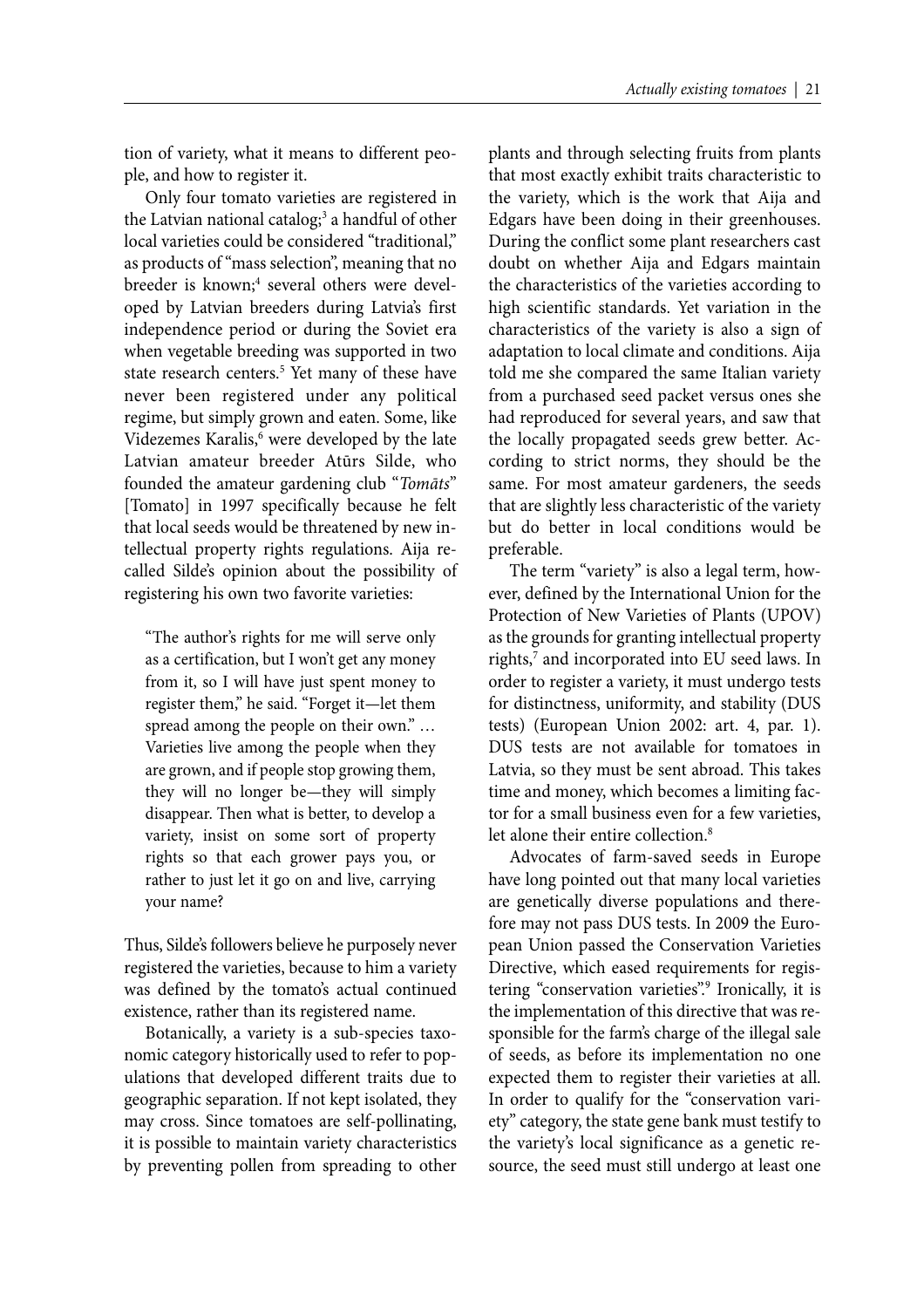year of testing, and one must pay registration fees. Furthermore, it may not be possible to register the Russian varieties at all, if they have already been registered under the UPOV Convention in Russia. Therefore, this conflict raised the tricky question of what counts as a "traditional" variety, or, to put it another way, when the socially invented tradition of growing these Russian tomatoes in Latvia could become a biologically registrable fact by virtue of the variety having adapted to local conditions.

## *Traditional versus traditionally grown*

The response of tomato growers and consumers was to defend the Soviet varieties and tastes as a Latvian national project. Significantly, the Russian varieties were defended as "traditionally grown." This is more than a linguistic slip or shift; it also destabilizes the solidity of the concept "traditional" and the artificial boundaries of space and time that have not only reclassified tomatoes but also segmented people's lives. To gardeners and consumers, these tomatoes represent the taste of their childhoods. Therefore, their criminalization is also a delegitimization of all that those memories represent to their holders.

The defense of the Soviet tomato varieties is similar to what Klumbyte (2010) has described in the revival of sausages marketed as "Soviet" in Lithuania nearly 20 years after the collapse of the Soviet Union. As with the sausages, this claim for cultural memory of taste blurs the boundaries of historical, national, and ethnic categories. Klumbyte notes: "For producers and many consumers of 'Soviet' sausages in this changing political, economic, and social space, 'Soviet' increasingly becomes [a] synonym for 'ours' and 'Lithuanian', which challenges the normalized dichotomy of 'Soviet' versus 'Lithuanian' in the mainstream official discourse" (2010: 30).

Indeed, in the midst of ethnic retrenchment in Latvian politics in recent years, the tomato seed scandal was one of the rare moments that stimulated rhetoric of multiethnic unity. Aija told me that both Latvian and Russian gardeners had contacted them to express support, and

the long lines I saw at the market stalls revealed no ethnic division. Despite the fact that it was mostly elderly Latvian ladies at the hearing publicly protesting the criminalization of Soviet tomatoes in their gardens, commentators also used slogans such as: "In the tomato rebellion, Latvians and Russians will be united!" (Apollo 2012a). This evokes the independence movements of the 1990s, when environmental movements were a platform for larger social and political protest against the regime (Dawson 1996), whereby ethnic groups were united against one common enemy, a moment I have called ecosociality (Aistara 2014). Perhaps the resurgence of this multiethnic ecosociality in defense of the right to grow "Russian" tomatoes in European Latvia shows the strength of the discomfort caused by the relocation of geopolitical borders, with their resulting reshuffling of cultural memories, social ties, and political categories. Nostalgic practices of recreating material objects of the past may ease such discomfort of having "emigrated without leaving home" (Berdahl 1999) and offer a way of connecting personal memories and biographies to lost histories.

## **Mixing memories**

The messiness and the symbolic importance of this conflict are both best captured by Aija and Edgars's occasional attempts to breed their own varieties alongside their main task of evaluating existing ones. They obtained their favorite variety by crossing a tasty purple but delicate Russian variety called *Radiniece* (Relative) with Silde's variety *Vidzemes Karalis* (King of Vidzeme, a region in northeast Latvia), which has a good form and is more resistant. The result was a violet, round, smooth, tasty, and resistant tomato, "combining all the best characteristics from both parents." They named it *Radinieces Meita* (Relative's Daughter) and have worked to stabilize it. They have never registered the variety, as it is too costly and difficult a process and not their main interest, but some regular customers know it by name.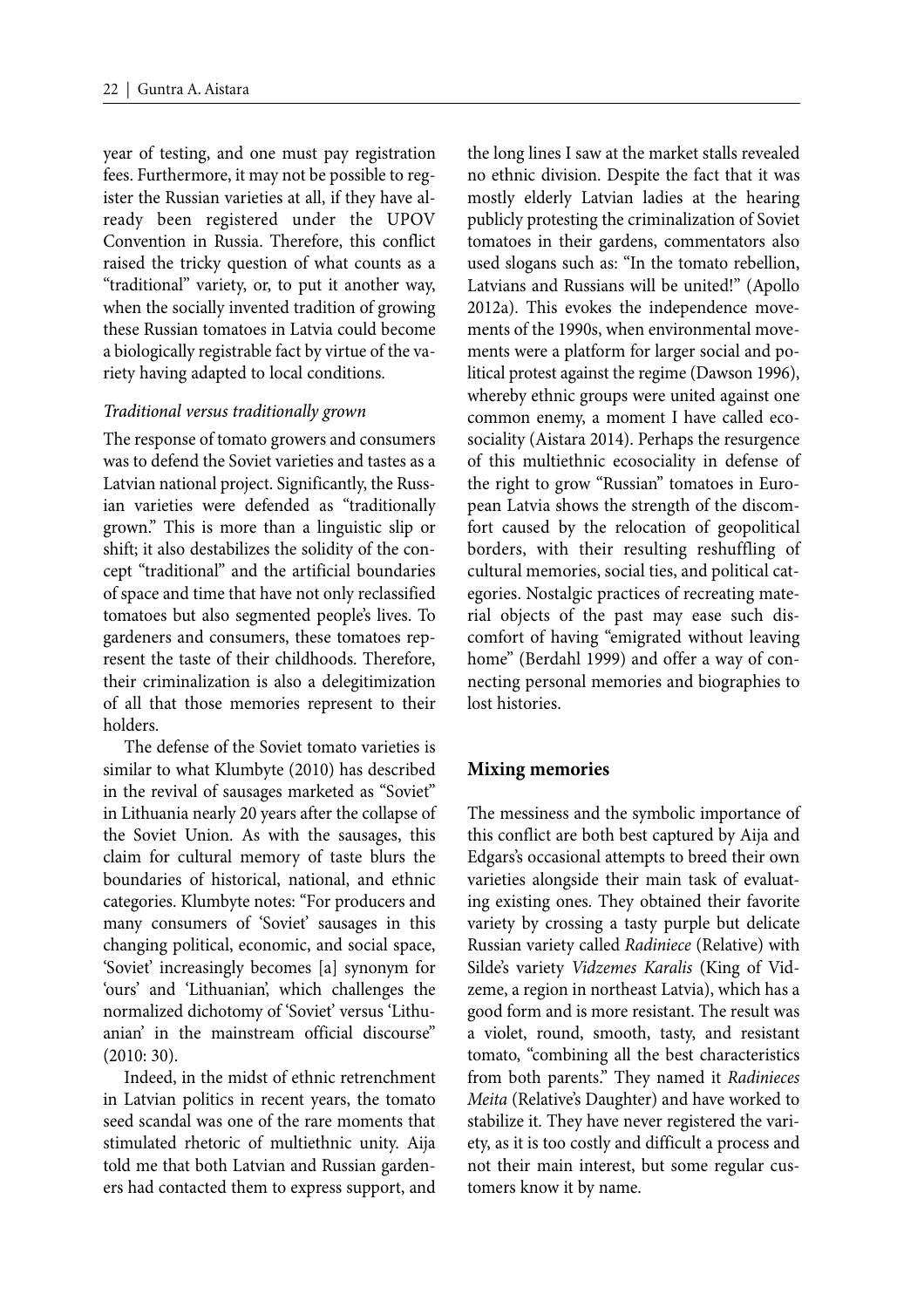This tomato, the hybrid of a Latvian King and its Russian relative, perhaps most vividly embodies the dilemma that perplexed authorities. It combines Russian and Latvian geographies and national and Soviet timescapes and evokes cultural memories of tastes of the past. The existence of all of this is denied if this tomato is deemed not to exist.

Furthermore, this tomato symbolizes the recuperation of pasts and integration of memories in ways that diffuse rather than charge ethnic tensions. Unlike highly politicized symbols such as war memorials (Melchior and Visser 2011), through which ethnic issues in the Baltic states often get discussed, seeds as a material object allow memories to coexist in the more complex everyday manner in which populations actually coexisted during the Soviet era, and continue to negotiate situated and relational identities (Cara 2010). As recent events in Ukraine show, Latvia is still geographically between empires. Recuperating mixed memories may in fact be necessary to recreate multiethnic sociality as geopolitical struggles between Russia and the EU intensify.

## *Transculturation of variety*

The most surprising thing about this conflict was not the protests it generated, but the response from officials. Not only was the hearing cancelled due to the unruly protestors, but the Ministry of Agriculture also convened a working group, comprised of the accused farm representatives, members of gardening organizations, the Agency, a seed company representative, and several breeders and researchers. They deliberated over how to resolve the conflict without violating EU regulations. The legislative working group came up with an innovative proposal that was recently approved by the Cabinet of Ministers.

Through long and at times difficult negotiations, the diverse working group invented a new bureaucratic category of "vegetable variety collectors" and a new scientific seed category, a "collector's variety", seeking to resolve both the administrative and scientific issues of how to designate a variety and how to get around the Russian, Latvian, and European distinctions. The definition of "collector's variety" included in the legislation reads: "[A]n ecologically plastic genotype/population, that can be changeable in time and space, and that retains its originally characteristic traits, which may change slightly in simplified seed harvesting conditions. Varieties in a vegetable variety collection are without an officially granted name" (Latvijas republikas Saeima 2013).

With the change in legislation, collectors like Aija and Edgars have to register with the State Plant Protection Agency and update a list of the varieties they intend to grow for seeds each year, but they do not have to register or test each individual variety. They are allowed to sell seeds from their collection, bearing a special label of "collector's variety". The state thus deflects responsibility from itself for the quality of the seeds or the correlation between name and variety. More importantly, the phrase "changeable in time and space" elegantly allows people to maintain their collections of memories, tastes, and seeds.

Mary Louise Pratt (1992) uses the term "contact zone" to describe "social spaces where disparate cultures meet, clash, and grapple with each other, often in highly asymmetrical relations of domination and subordination" (Pratt 1992: 4). She uses the concept of transculturation to indicate the improvised languages invented to communicate with one another. What proceeded in Latvia, then, in the attempt to resolve the conflict was a process of transculturation in the contact zone between the Soviet Union and the European Union. A ministry official involved in the legislative change told me that they see it as their job to hear the different perspectives of the stakeholders and find a new language that will also satisfy Europe. "We squeezed through the eye of the needle," she told me.

The change in legislation legitimizes this new language that must be found between the spatial and temporal shifts accompanying Latvia's repositioning from the Soviet Union to the European Union, thus also legitimizing the memories and pasts carried by the seeds. The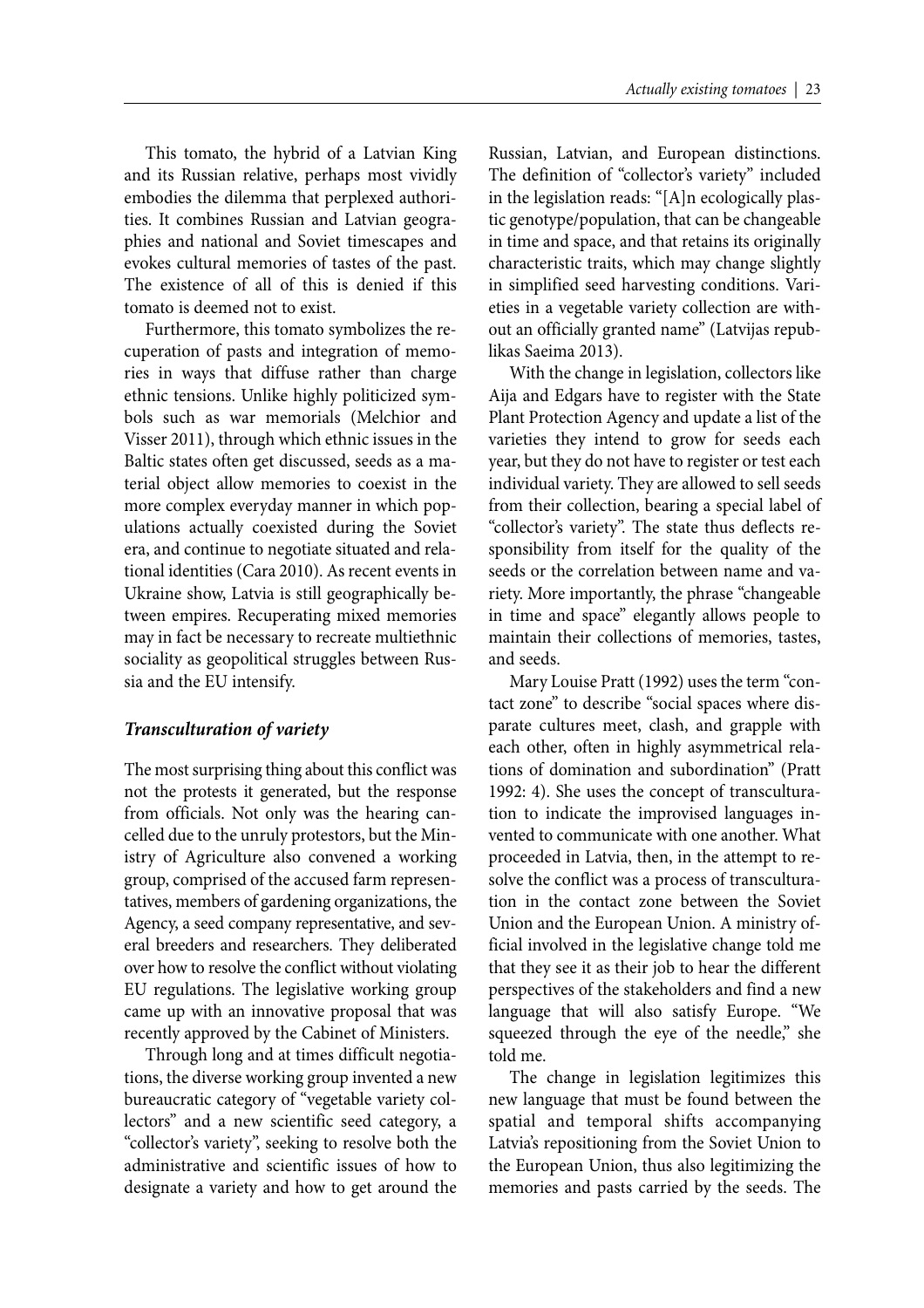redefinition of "variety" was a new language found to accommodate actually existing tomatoes and their accompanying cultural memories of place, time, and taste.

## **Conclusion**

Elaborate regimes of control have been constructed by political regimes to monitor the circulation and sale of seeds, and the Soviet Union and the European Union are no exceptions. The naming and categorization of seeds as bureaucratic entities decontextualizes them from the cultural memories that give them meaning and are entwined with attributing political affiliations to seeds. Just as people are moved by empires during war and are designated friends or enemies of regimes, so are seeds. And just as after Latvian independence Soviet citizens had to become national subjects or be stranded and rendered stateless, so too were tomato seeds now deemed nonexistent or foreign. As I have shown here, the tomato rebellion revealed the complexity of people's cultural memories surrounding these shifts of borders, people, seeds, and social relations, and the out-of-place and out-of-time sense of place that they attempt to recreate. This intertwines a nostalgia for Latvian historical landscapes and Soviet sociality in the face of political control over seeds deployed as a tactic of empire.

This can be interpreted as a protest against the "non-temporal rectangles" (Foucault [1966] 1994) required by the classificatory project of the EU Common Catalogue. Rather, protesters on the edge of Europe attempted to re-embed these plants in their histories, and lawmakers allowed them to be replaced back into the "tangled threads of their life surroundings" (Pratt 1992). Just as actually existing socialism was more complex than Cold War ideologues liked to present, so are the histories, memories, and futures of the actually existing tomatoes in Aija and Edgars's greenhouse in the contact zone between geographical and temporal empires.

Nevertheless, while this process of transculturation attempted to destabilize "Europeanbased patterns of global unity and order" (Pratt 1992), this elegant solution is a temporary one, as the EU had begun a massive overhaul of its seed legislation even before the Latvian legislative changes were finalized. Currently, fierce debates surround the European Commission's proposal, which maintains the need to classify and register all varieties, though it makes an exception for small niche market seed producers. While such an "eye of the needle" may be large enough for Aija and Edgars's tomato seeds, many more cultural memories of tastes, smells, and places may be under threat throughout all of Europe.

## **Acknowledgments**

I am thankful for research funds from the Central European University. Earlier versions of this article were presented at the American Anthropological Association meetings in November 2012 and November 2013, and at the COST network Relocating Borders conference in January 2013. I am grateful to Karen Hébert, Hadley Renkin, Diana Mincyte, Birgit Müller, Laura Sayre, Tamara Steger, and two anonymous reviewers for comments on previous drafts, and to the NETSEED project, funded by CESAB, for stimulating discussions on seed exchange.

Guntra A. Aistara holds a PhD from the School of Natural Resources and Environment at the University of Michigan. Her work in environmental anthropology focuses on organic agriculture movements, agrobiodiversity and seed sovereignty, environmental justice, political ecology, and the cultural heritage of local foods. She is currently an assistant professor in the Department of Environmental Sciences and Policy at the Central European University in Budapest, and will spend the 2014–2015 academic year as a Yale Agrarian Studies fellow. Email: guntra.aistara@gmail.com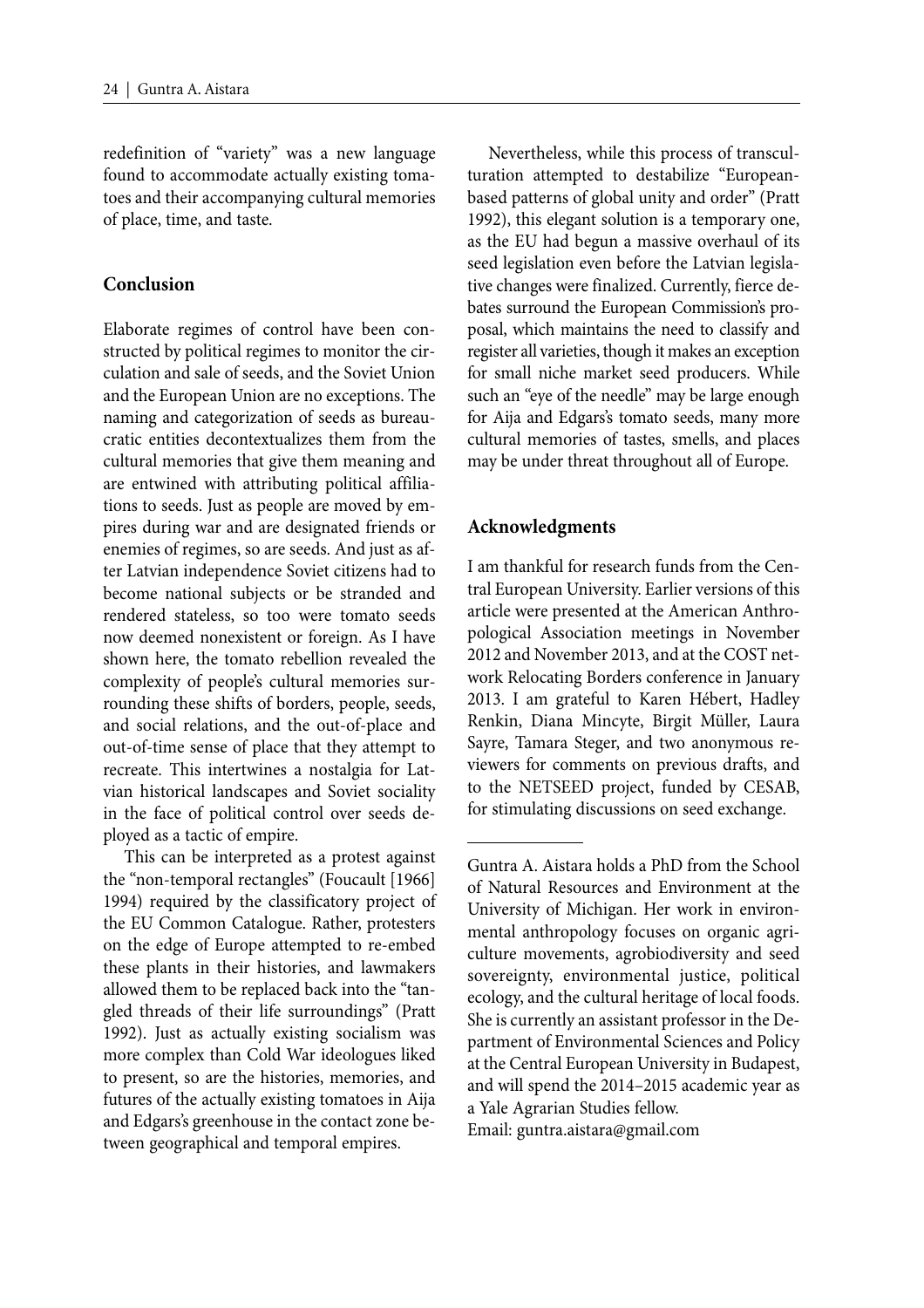#### **Notes**

- 1. All names have been changed and all translations are my own.
- 2. Another issue is "how subjects buy into the imperial projects of which they are part" (Jasanoff 2006: 279). This is interesting for future research to ask how Soviet seeds were initially popularized, received, and subsequently appropriated.
- 3. Jūrmala, Tīraines, Kondīnes Uzlabotā, and Pūres Konservu.
- 4. For example Latgales Agrais.
- 5. Such as Dindoņa, named after breeder Pēteris Dindonis; Tīraines and Pūres Konservu named after breeding stations.
- 6. As well as Gaujamla and Cēsu Agrais.
- 7. The UPOV definition of variety is "a plant grouping within a single botanical taxon of the lowest known rank, … defined by the expression of the characteristics resulting from a given genotype or combination of genotypes; distinguished from any other plant grouping by the expression of at least one of the said characteristics and; considered as a unit with regard to its suitability for being propagated unchanged" (UPOV Convention 1991: Article 1[vi]).
- 8. The closest tomato DUS test in Poland costs zł $600$  or  $£150$  and takes one year (see http:// www.coboru.pl/English/Rejestr\_eng/rejestr\_eng .aspx). Registration carries an additional fee. Aija estimated it would cost €900 to test and register each variety.
- 9. These include landraces, varieties that have been traditionally grown in particular localities and regions and are threatened by genetic erosion, and varieties with no intrinsic value for commercial crop production but developed for growing under particular conditions (European Union 2009: chap. 1, art. 1, par. 1).

# **References**

- Aistara, Guntra. 2011. Seeds of kin, kin of seeds: The commodification of organic seeds and social relations in Costa Rica and Latvia. *Ethnography* 12(4): 490–517.
- Aistara, Guntra. 2014. Latvia's tomato rebellion: Nested environmental justice and returning eco-

sociality in the post-socialist EU countryside. *Journal of Baltic Studies* 45(1): 105–130.

- Aistara, Guntra. Forthcoming. Good, fair, and illegal: Paradoxes of food ethics in post-socialist Latvia. *Journal of Baltic Studies.*
- Alanen, Ilkka. 2002. Soviet community spirit and the fight over the rural future of the Baltic countries. *Eastern European Countryside,* no. 8: 15–29.
- Apollo. 2012a. "Tomātu" protesta dēļ VAAD telpās ierodas policija [Due to tomato protestors police go to Plant Protection Agency]. 27 February. http://www.apollo.lv/portal/news/articles/ 266289/ (accessed October 2012).
- Apollo. 2012b. Uzmanieties! Tirgo nelicencētas tomātu sēklas [Be careful! Unlicensed tomato seeds for sale—comments] 22 February. http:// www.apollo.lv/zinas/uzmanieties-tirgo-nelicenc etas-tomatu-seklas/507862 (accessed October 2012).
- Belicka, Ina, and Zigurds Kalmanis. 2012. Contribution of Jānis Lielmanis in plant breeding in Latvia. *Proceedings of the Latvian Academy of Sciences,* Section B, 66 (1–2): 79–85.
- Berdahl, Daphne. 1999. "(N)Ostalgie" for the present: Memory, longing, and East German things. *Ethnos* 64(2): 192–211.
- Bonneuil, Christophe. 2002. The manufacture of species: Kew gardens, the empire and the standardisation of taxonomic practices in late 19th century botany. In Marie-Noelle Bourguet, Christian Licoppe, and H. Otto Sibum, eds., *Instruments, travel and science: Itineraries of precision from the 17th to the 20th century,* pp. 189–215. London and New York: Routledge.
- Bunkše, Edmunds V. 2007. Feeling is believing, or landscape as a way of being in the world. *Geografiska Annaler: Series B, Human Geography* 89(3): 219–231.
- Cara, Olga. 2010. Lives on the border: Language and culture in the lives of ethnic Russian women in Baltinava, Latvia. *Nationalities Papers* 38(1): 123–142.
- Crosby, Alfred W. 2004. *Ecological imperialism: The biological expansion of Europe, 900–1900.* Cambridge: Cambridge University Press.
- Čunka, Rudīte. 2012. Radies konflikts tomātu šķirņu dēļ [A conflict has emerged over tomato varieties]. Panorāma, 22 February. http://www .youtube.com/watch?v=pC8-qQLS3gY (accessed 5 February 2013).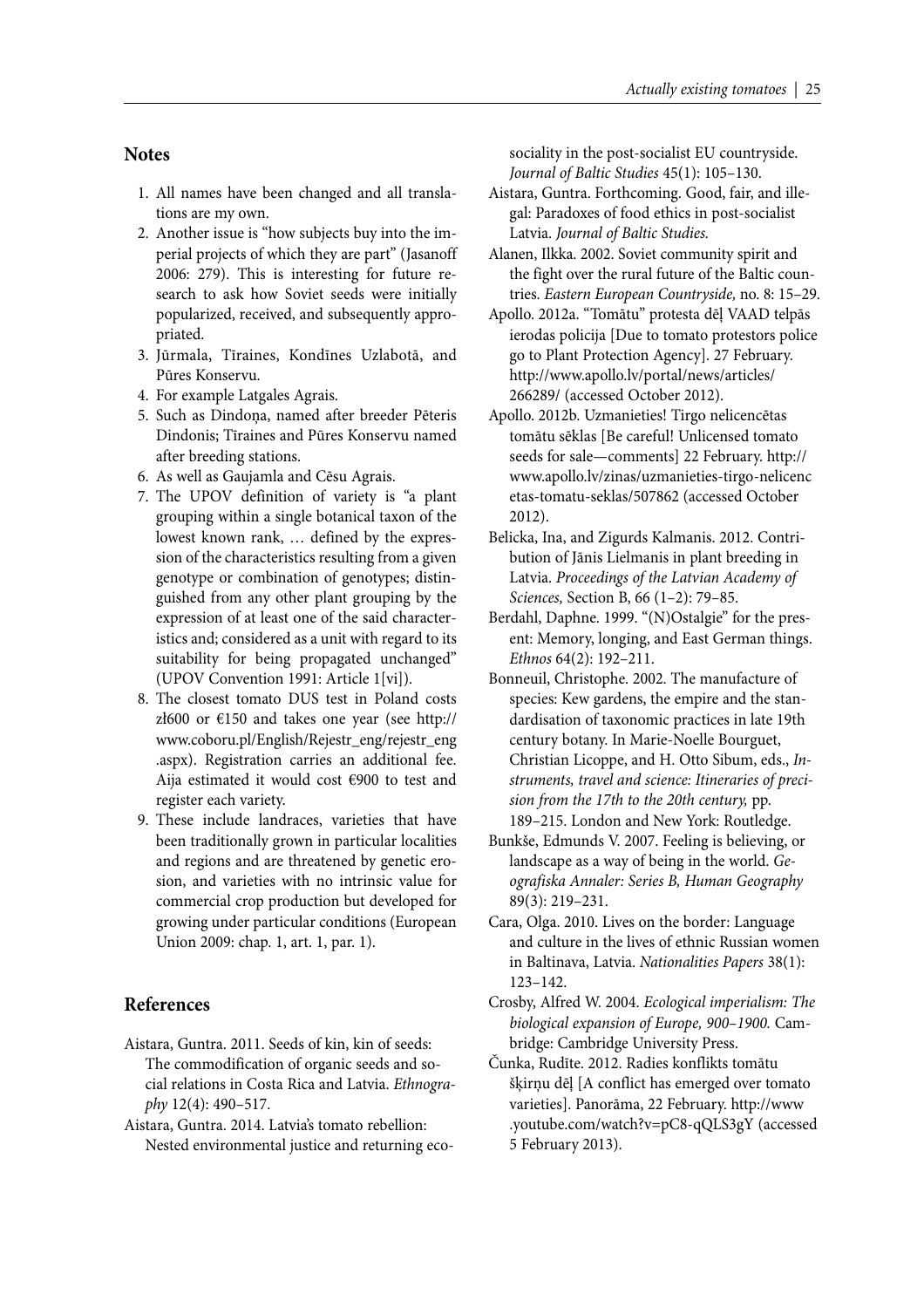- Dawson, Jane. 1996. *Eco-nationalism: Anti-nuclear activism and national identity in Russia, Lithuania and Ukraine.* Durham, NC, and London: Duke University Press.
- Dunn, E. C. 2005. Standards and person-making in East Central Europe. In Stephen J. Collier and Aihwa Ong, eds., *Global assemblages: Technology, politics, and ethics as anthropological problems,* pp. 173–193. Oxford: Blackwell.
- Eglitis, Daina. 2002. *Imagining the nation: History, modernity and revolution in Latvia.* University Park, PA: Penn State Press.
- Elina, Olga, Susanne Heim, and Nils Roll-Hansen. 2005. Plant breeding on the front: Imperialism, war, and exploitation. *Osiris* 20(2): 161–179.
- European Union. 2002. *Council directive 2002/ 55/EC of 13 June 2002.* Council of the European Union. Luxembourg: Official Journal of the European Communities.
- European Union. 2009. *Commission directive 2009/ 145/EC of 26 November 2009.* Commission of the European Communities. Brussels: Official Journal of the European Union.
- Foucault, Michel. [1966] 1994. *The order of things: An archaeology of the human sciences.* New York: Vintage Books, Random House.
- Foucault, Michel. 1980. *Power/knowledge: Selected interviews and other writings 1972–1977.* Ed. Collin Gordon. Trans. Collin Gordon, Leo Marshall, John Mepham, and Kate Soper. New York: Pantheon Books.
- Gille, Zsuzsa. 2009. The tale of the toxic paprika: The Hungarian taste of Euro-globalization. In Melissa L. Caldwell and Elisabeth Dunn, *Food and everyday life in the postsocialist world,* pp. 57–78. Bloomington: Indiana University Press.
- Harboe Knudsen, Ida. 2010. The insiders and the outsiders: Standardization and "failed" personmaking in a Lithuanian market place. *The Journal of Legal Pluralism and Unofficial Law* 42(62): 71–93.
- Jasanoff, Sheila. 2006. Biotechnology and empire: The global power of seeds and science. *Osiris* 21(1): 273–292.
- Kloppenburg, Jack. 1988. *First the seed: The political economy of plant biotechnology, 1492–2000.* Cambridge: Cambridge University Press.
- Klumbyte, Neringa. 2010. The Soviet sausage renaissance. *American Anthropologist* 112(1): 22–37.
- Knoespel, Kenneth J. 2011. Linnaeus and the Siberian expeditions: Translating political empire into a kingdom of knowledge. In Britt-Louise Gun-

narsson, ed., *Languages of science in the eighteenth century,* pp. 207–226. Berlin: De Gruyter Mouton.

- Latvijas Radio. 2012. Kā labāk dzīvot. 27 February. http://www.latvijasradio.lv/program/1/2012/02/ 20120224.htm (accessed 5 Feb 2013).
- Latvijas republikas Saeima. 2013. Grozījumi Sēklu un šķirņu aprites likumā [Changes to Latvian seed law] 15 May. https://www.vestnesis.lv/? menu=doc&id=256748 (accessed 5 March 2014).
- Lepse, Līga. 2012. Vecās dārzaugu šķirnes Latvijas dārzos [Old vegetable varieties in Latvian gardens]. 27 November. http://www.la.lv/vecasdarzaugu-skirnes-latvijas-darzos-2/ (accessed 5 February 2013).
- McMichael, Philip, ed. 1994. *The global restructuring of agro-food systems.* Ithaca, NY: Cornell University Press.
- Melchior, Inge, and Oane Visser. 2011. Voicing past and present uncertainties: The relocation of a Soviet World War II memorial and the politics of memory in Estonia. *Focaal: Journal of Global and Historical Anthropology* 59: 33–50.
- Mincyte, Diana. 2011. Subsistence and sustainability in post-industrial Europe: The politics of small-scale farming in Europeanising Lithuania. *Sociologia Ruralis* 51(2): 101–118.
- Müller, Birgit. 2006. Infringing and trespassing plants: Patented seeds and dispute in Canada's courts. *Focaal: European Journal of Anthropology* 48: 83–98.
- Nazarea, Virginia. 2005a. *Cultural memory and biodiversity.* Tucson: University of Arizona Press.
- Nazarea, Virginia D. 2005b. *Heirloom seeds and their keepers: Marginality and memory in the conservation of biological diversity.* Tucson: University of Arizona Press.
- Pine, Frances. 2001. From production to consumption in postsocialism? In Michal Buchowski, ed., *Poland beyond communism: "Transition" in critical perspective,* pp. 209–224. Freiburg: Universitätsverlag.
- Pratt, Mary Louise. 1992. *Imperial eyes: Studies in travel writing and transculturation.* New York: Routledge.
- Schwartz, Katrina Z. 1999. Nature, development and national identity: The battle over sustainable forestry in Latvia. *Environmental Politics* 8(3): 99.
- Seremetakis, C. Nadia. 1996. *The senses still: Perception and memory as material culture in modernity.* Chicago: University of Chicago Press.